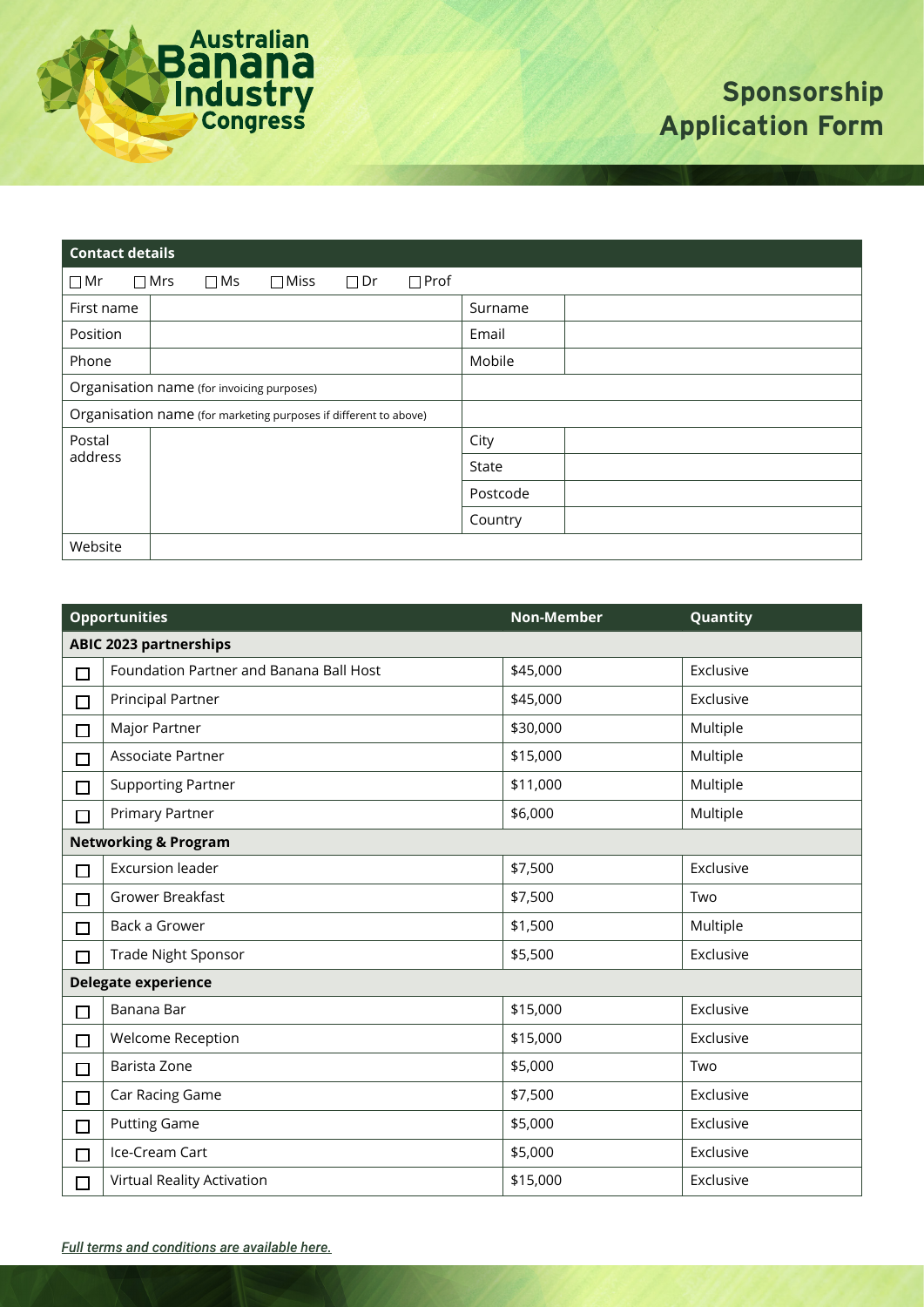

# **Sponsorship Application Form**

| <b>Branding</b>            |                                                  |                                        |           |  |
|----------------------------|--------------------------------------------------|----------------------------------------|-----------|--|
| $\Box$                     | Charging Lounge                                  | \$6,000                                | Exclusive |  |
| $\Box$                     | Novelty Photo Wall                               | \$6,000                                | Exclusive |  |
| □                          | Diary Sponsor                                    | \$8,000                                | Exclusive |  |
| □                          | Wi-Fi Sponsor                                    | \$6,000                                | Exclusive |  |
| □                          | Video                                            | \$6,000                                | Exclusive |  |
| $\Box$                     | Congress Bag                                     | \$6,000                                | Exclusive |  |
| $\Box$                     | Congress Program Book                            | \$5,500                                | Exclusive |  |
| □                          | Name Badge and Lanyard Sponsor                   | \$8,000                                | Exclusive |  |
| $\Box$                     | Water Bottle Sponsorship                         | \$6,000                                | Exclusive |  |
| П                          | Innovation Zone Sponsor                          | \$8,000                                | Exclusive |  |
| П                          | <b>Hand Sanitiser Stations</b>                   | \$5,500                                | Exclusive |  |
| <b>Digital Advertising</b> |                                                  |                                        |           |  |
| □                          | Social Media Posts                               | \$1,000                                | Eight     |  |
| $\Box$                     | <b>Email Content</b>                             | \$1,000                                | Eight     |  |
| $\Box$                     | Digital PDF in App                               | \$750                                  | Multiple  |  |
| $\Box$                     | End of Registration Pop Up                       | \$2,000                                | Exclusive |  |
| $\Box$                     | <b>App Notifications</b>                         | \$1,000<br>Supporting Partner or above | Six       |  |
| <b>Print Advertising</b>   |                                                  |                                        |           |  |
| $\Box$                     | Half page advertisement in Congress Program Book | \$750                                  | Multiple  |  |
| □                          | Full page advertisement in Congress Program Book | \$1,000                                | Multiple  |  |
| $\Box$                     | Satchel insert                                   | \$1,000                                | Multiple  |  |